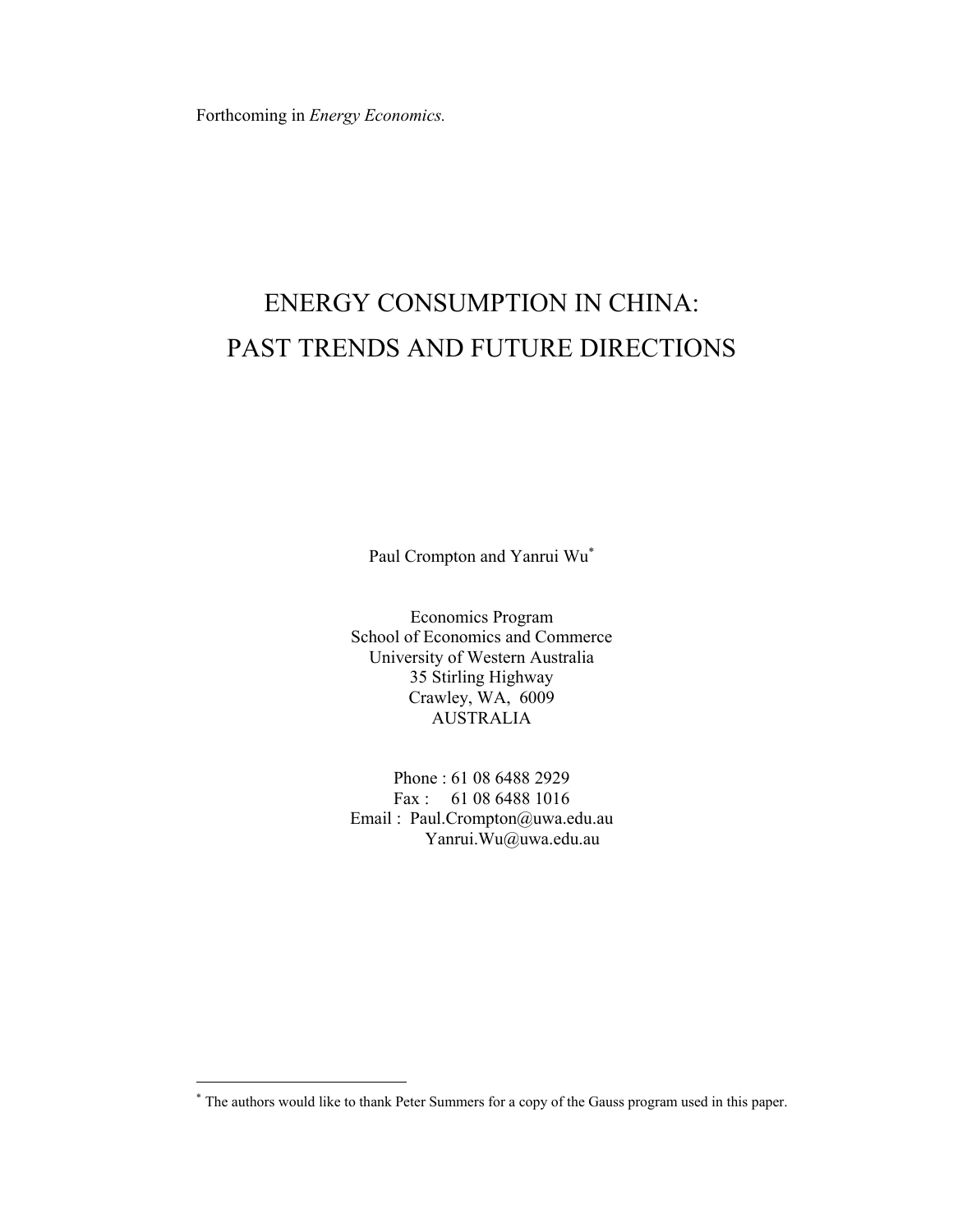## **ABSTRACT**

In 2003 China's energy consumption amounted to 1678 million tonnes coal equivalent (MTCE), making China the world's second largest consumer behind only the United States. China is now also one of the largest oil importers in the world. With an economy which is expected to maintain a rate of growth of 7 to 8 per cent for decades, China's role in the world energy market becomes increasingly influential. This makes it important to predict China's future demand for energy. The objective of this paper is to apply the Bayesian vector autoregressive methodology to forecast China's energy consumption and to discuss potential implications. The results of this paper suggest that total energy consumption should increase to 2173 MtCE in 2010, an annual growth rate of 3.8 per cent which is slightly slower than the average rate in the past decade. The slower growth reflects an expected slower economic growth and the decline in energy consumption due to structural changes in the Chinese economy.

**Keywords**: China, Energy consumption, Bayesian vector autoregression.

**JEL classification numbers**: Q41, C53.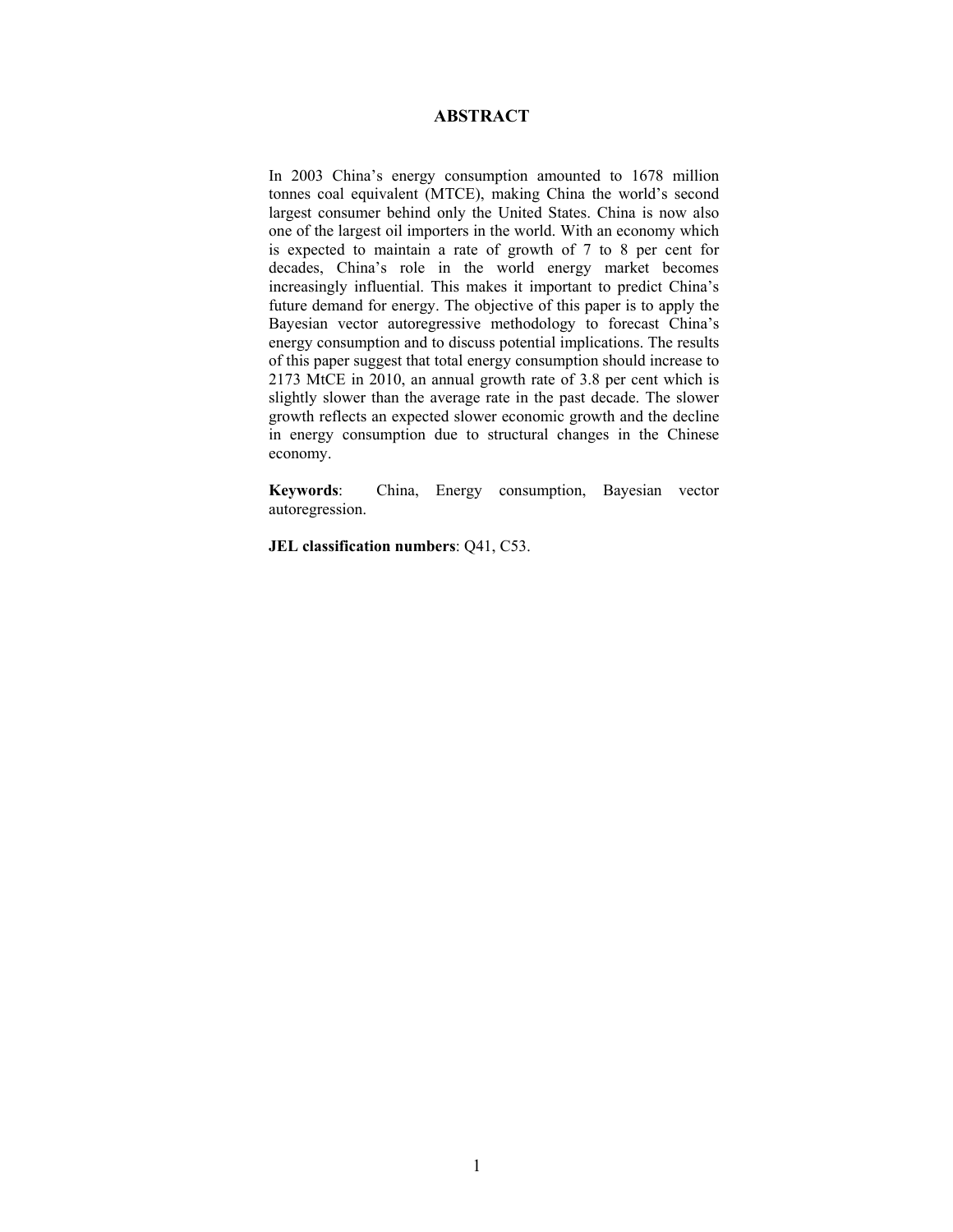### **1. Introduction**

With a population exceeding 1.3 billion and economic growth over the past two decades averaging around 8 per cent (following market reforms commencing in the late 1970s), China's demand for energy has surged to fuel its rapidly expanding industrial and commercial sectors as well as households experiencing rising living standards. Today, China is the second largest consumer of energy products in the world behind the United States, consuming annually around 1.7 billion tonnes coal equivalent of energy. In 2003, China accounted for 31 per cent of world coal consumption, 7.6 per cent of oil consumption, 10.7 per cent of hydro-electricity consumption and 1.2 per cent of gas consumption. Furthermore, China's global consumption share of all four energy fuels has increased sharply in recent decades. For example, in 1985, China's global shares were 20.7 per cent for coal, 3.2 per cent for oil, 0.7 per cent for gas and 4.6 per cent for hydro-electricity.<sup>1</sup> Indeed growth in energy consumption has been so strong since the early 1980s that it has outpaced growth in domestic energy supply leading to a substantial expansion in China's energy imports, mainly oil.

The heavy reliance on coal in China is due to abundant domestic stocks of coal, the tight control of commodity prices and resultant underpricing of coal products during the central planning era and a lack of environmental awareness for many decades. Today, following two decades of rapid economic growth and rising demand for energy products, China's citizens are becoming more environmentally aware. As a result, Chinese policy makers have begun acknowledging the need to resort to cleaner sources of energy, particularly natural gas and hydro-electricity. Continued movement in this direction should see the share of coal in China's total energy consumption decline further, with the share of oil, gas and hydro-electricity increasing substantially.

Continued growth in energy consumption and changes in the composition of energy use away from coal raises important issues for the security of China's energy supply. In 2003, China had 114.5 billion tonnes of coal reserves, some 11.6 per cent of the world's proven recoverable reserves, suggesting a reserves to production ratio of 69

 1 Calculated from BP Statistical Review of World Energy (2004).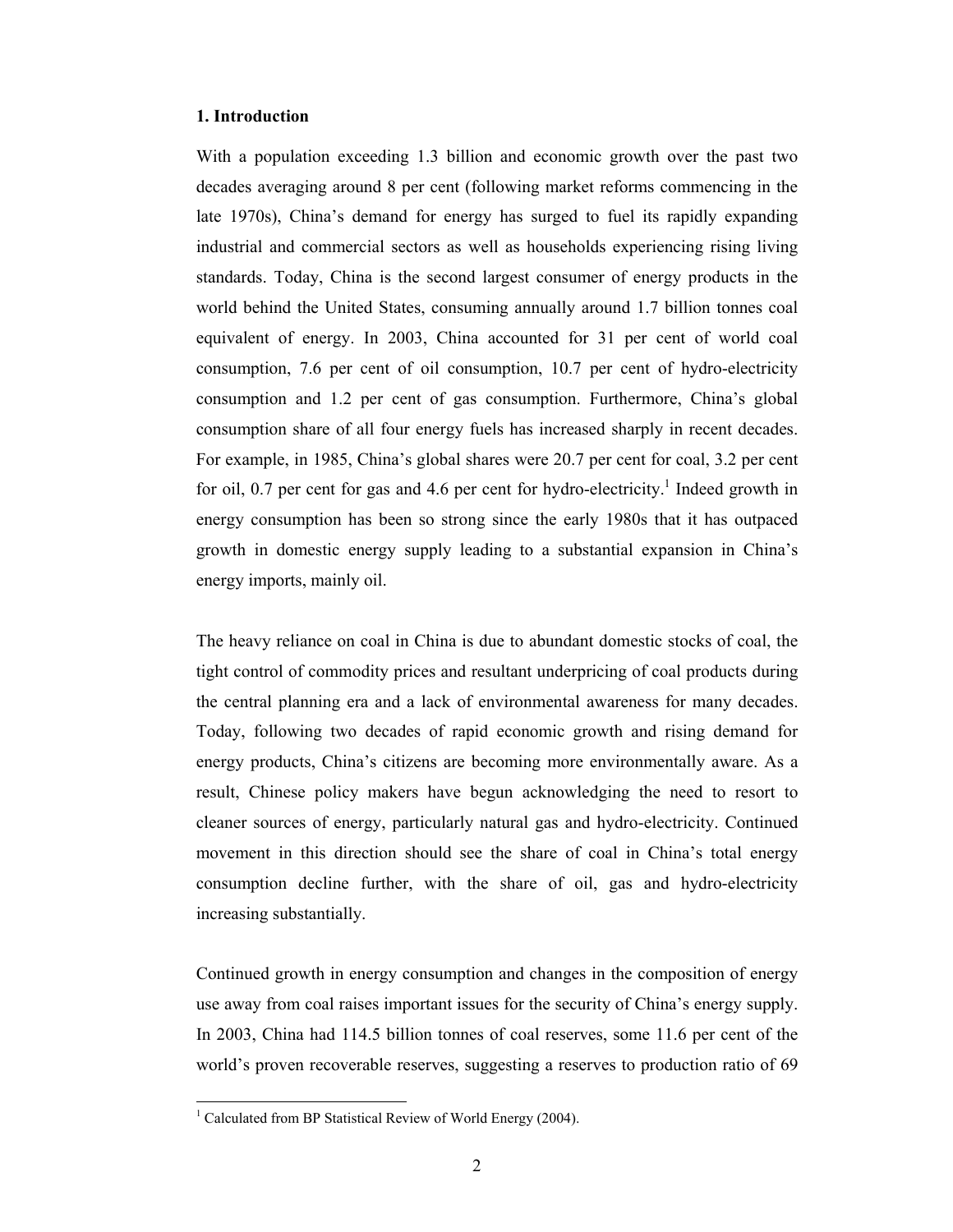years.2 The majority of these reserves are steaming coal suitable for electricity generation. The supply of alternate fuels however, is less secure. In 2003, China's imports of oil reached 128.3 million tonnes, or around 46 per cent of domestic oil consumption, following growing energy demand/supply imbalances as domestic supply struggled to keep pace with demand. Despite a heavy reliance on imports, China is the world's fifth largest oil producer and is currently searching for new reserves in China's remote Tarin Basin in the country's north-west and offshore in the South China Sea. Natural gas reserves in China are plentiful, yet supply is currently restricted by inadequate gas distribution infrastructure. Furthermore, gas prices in China are set by the government at levels that makes it difficult for gas to compete with coal on a cost basis. The final major alternate energy source is hydroelectricity, of which China has the world's largest potential, estimated at 675 GW (gigawatts), yet only 290 GW are commercially viable, with less than one quarter currently exploited (International Energy Agency 1999).

Forecasts of growth in China's energy consumption are important for two reasons. First, continuation of the strong growth in energy consumption in recent decades will see underlying demand and supply imbalances in China increasingly affect global energy markets, particularly oil and natural gas. Second, long term forecasts are required to assess the need for future trade and investment strategies to ensure the security of China's energy supply. This paper uses macroeconomic Bayesian vector autoregression models (BVAR) to forecast the consumption of coal, oil, natural gas and hydro-electricity in China to 2010. The results suggest that continued strong growth in consumption can be expected to at least 2010, albeit at a slower rate than prior to 1997. Total energy consumption is forecast to rise from 1678 MtCE (million tonnes coal equivalent) in 2003 to 2173 MtCE in 2010. The composition of energy consumption is also forecast to change in China. Oil, gas and hydro-electricity are expected to take on larger market shares as growth in coal consumption slows over time.

The following section presents a preliminary analysis of energy consumption in China. This is followed by a review of previous literature in the field. Subsequently,

 $^{2}$  BP Statistical Review of World Energy (2004).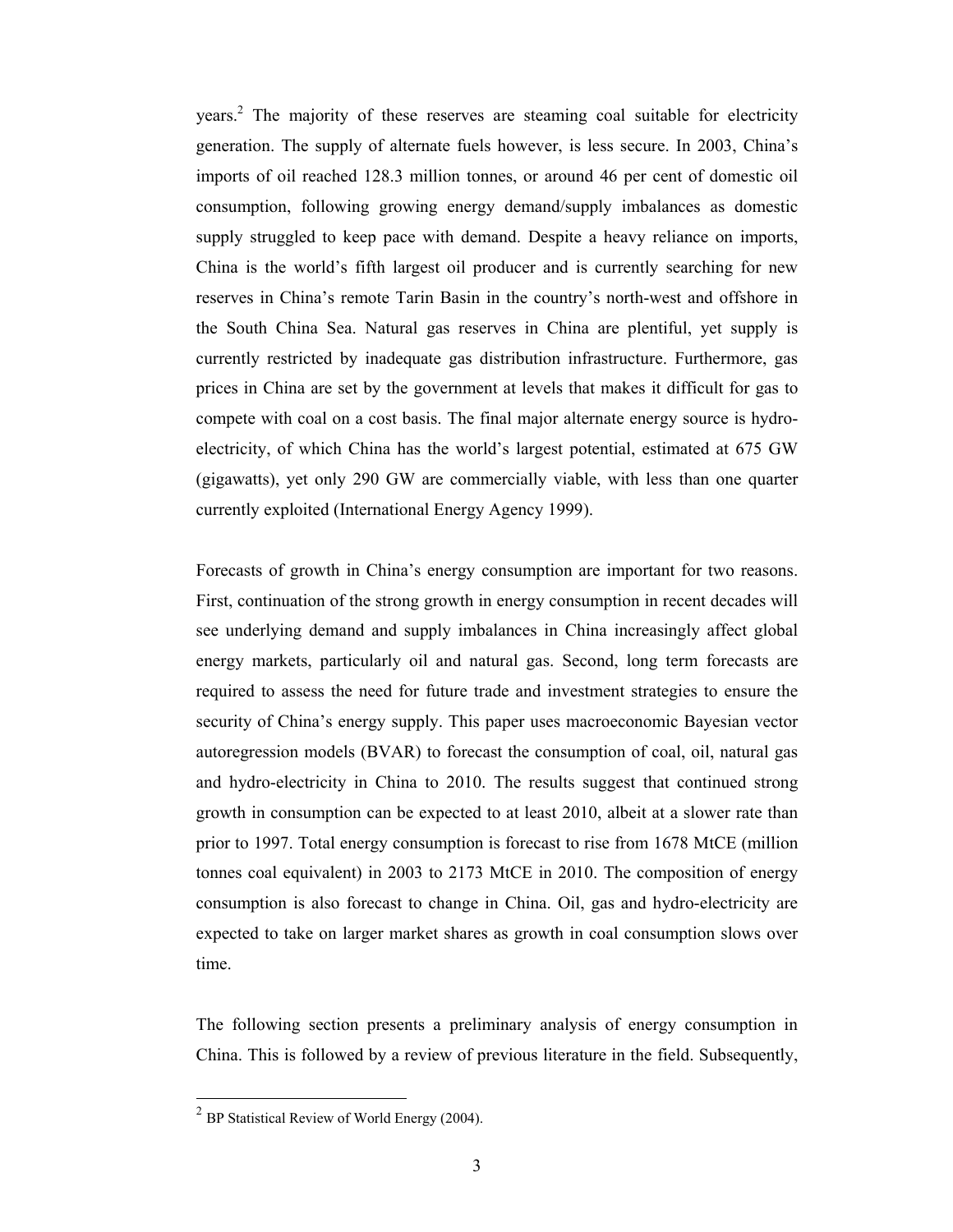the modelling framework and empirical results are presented. The final section concludes the paper.

## **ENERGY CONSUMPTION IN CHINA**

Total energy consumption (coal, oil, gas, hydro-electricity) in China increased from 54 MtCE in 1953 to 1389 MtCE in 1996, an average annual growth rate of 8.9 per cent (see Figure 1). Despite the continuation of strong growth in GDP, energy consumption fell unexpectedly in 1997 to 1377 MtCE, and by 1999 had fallen to 1301 MtCE, sparking fears of a permanent structural shift in Chinese energy consumption. By 2001, however, consumption in China had recovered to 1349 MtCE and by 2003 had risen further to 1678 MtCE. Of this, coal consumption accounted for 67 per cent of total consumption. Oil was the next most important energy source, accounting for 23 per cent, while natural gas and hydro-electricity accounted for 3 and 7 per cent respectively.

China's energy consumption since 1953 has several distinct characteristics. First, growth in energy consumption has been accompanied by a dramatic decline in energy intensity of use (ie. energy consumption per unit of GDP) over the last two decades (see Figure 2). This change is even more obvious in an international context. When China initiated its economic reform programme in the late 1970s, China's energy intensity was double that of the US and triple that of Japan (see Figure 3). By 1999, China's energy intensity had fallen to levels more comparable to that of the US and Japan. Technical and structural changes have been identified as the main factors that caused the fall in energy intensity in China.<sup>3</sup> It can also be argued that the fall in end-use energy intensity is partially the result of an improvement in energy efficiency and development of new materials (Galli 1998, Sinton and Fridley 2000). These explanations have also been supported by a recent study involving firm-level data (Fisher-Vanden et al. 2004).

<sup>&</sup>lt;sup>3</sup> See, for example, Kambara (1992), Huang (1993), Lin and Polenske (1995), Garbaccio et. al (1999) and Fisher-Vanden et al. (2004).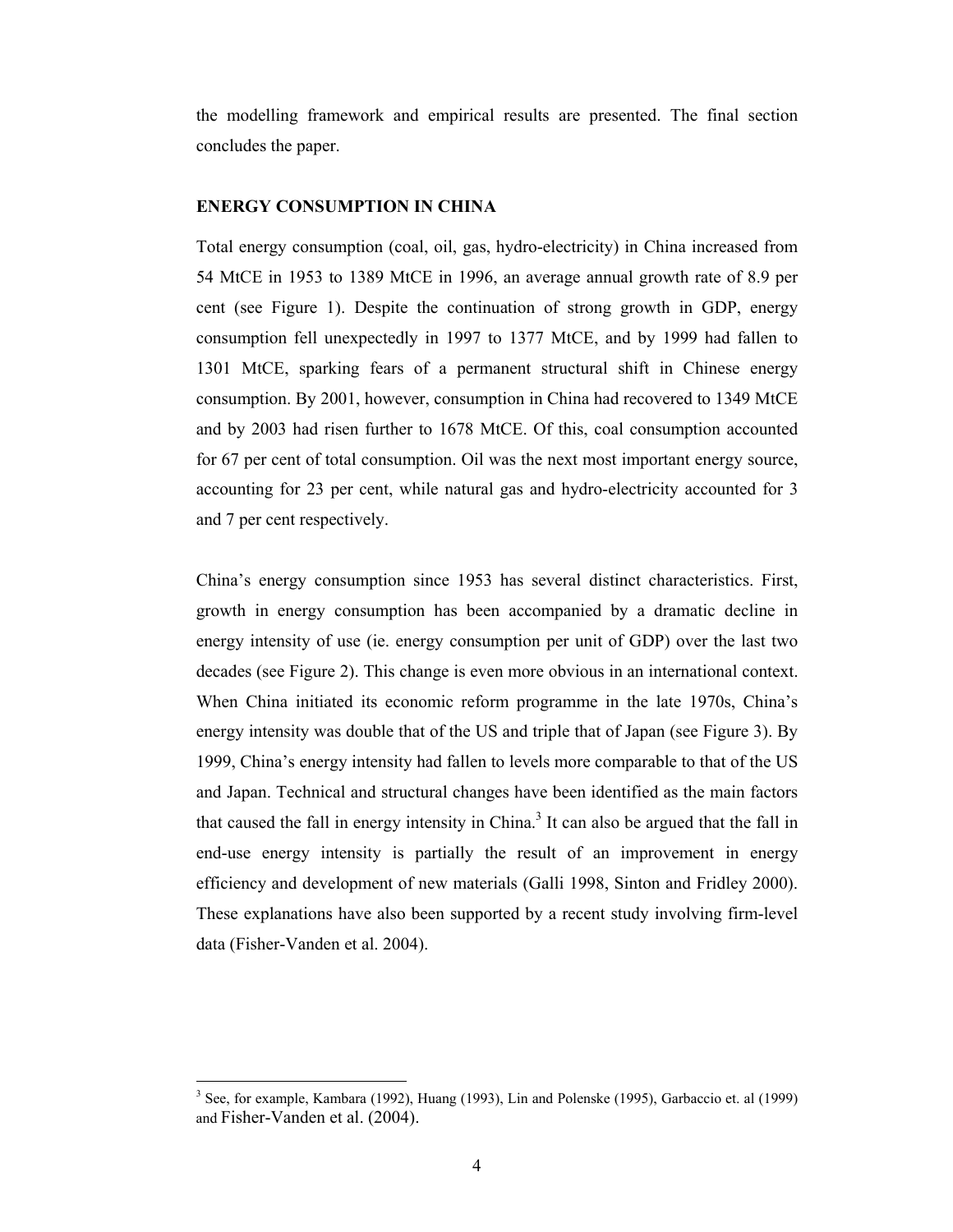# **FIGURE 1**

**Total Energy Consumption in China, 1953-2003** 



Source: State Statistical Bureau (various issues).

# **FIGURE 2**

**Energy Intensity of Use in China, 1953-2003** 



Source: Calculated from State Statistical Bureau (various issues). Note: Intensity of use is expressed in tonnes coal equivalent per 1000 yuan measured at 1953 constant prices.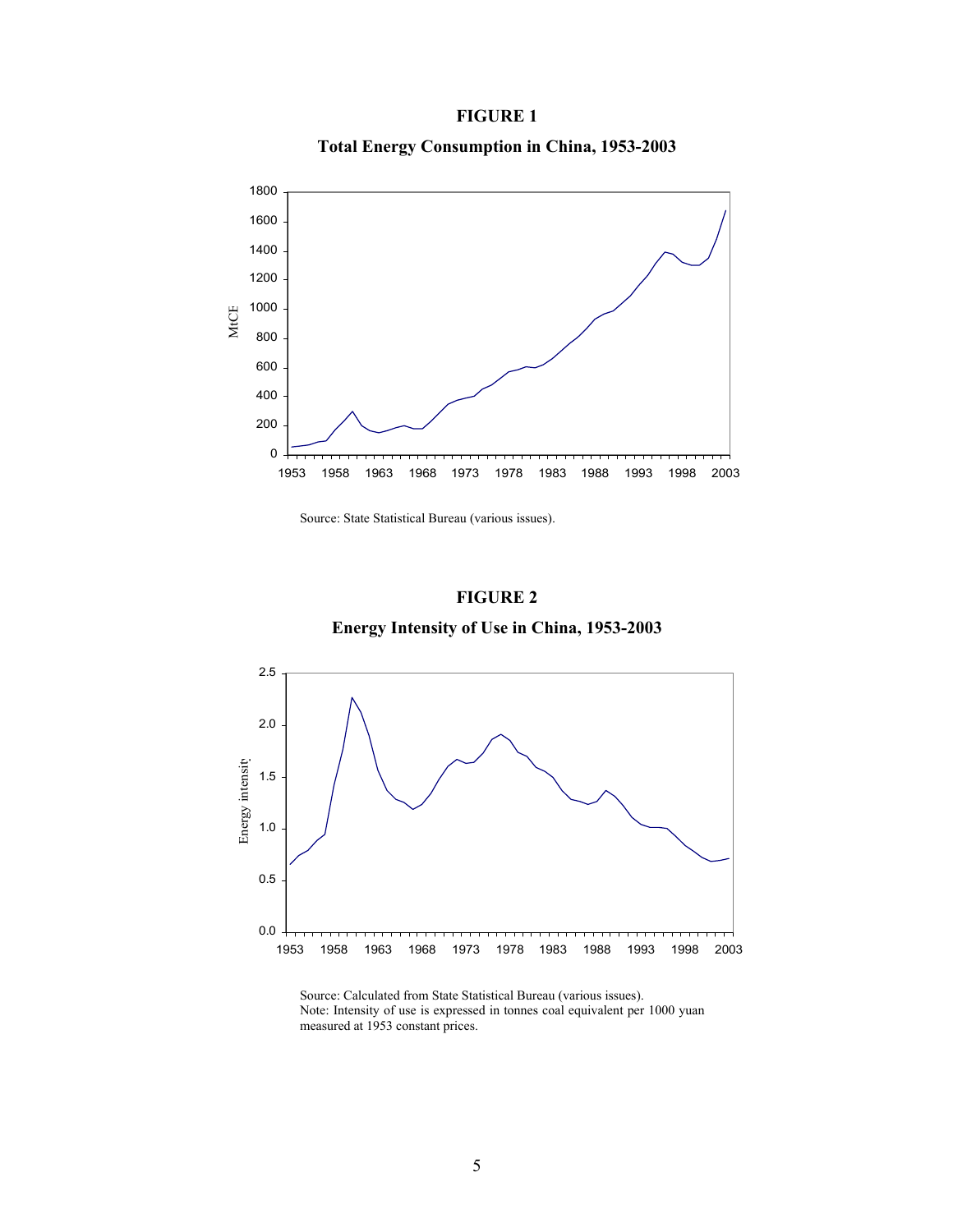#### **FIGURE 3**

**Energy Intensity of Use in Selected Countries, 1971-1999.** 



Source: Calculated from World Bank (2002) and APEC (2002).

Second, the composition of energy consumption in China is unbalanced in comparison with other countries (see Table 1). This is highlighted by the large domestic market share of coal in China, although its dominance has declined in recent years. Furthermore, the role of natural gas is trivial. This situation has imposed a high cost on the economy in terms of environmental damage associated with excessive use of coal. As a result, the energy industry and policy makers are under tremendous pressure to change the structure of energy consumption and shift from coal to cleaner products such as natural gas and hydroelectricity.

Third, although China's energy consumption is large in absolute terms, energy consumption per capita of about 0.5 tonne oil equivalent (TOE) in 2001 is very small relative to that in the developed economies, eg. 5.4 TOE in the US, 3.0 TOE in Germany and  $2.7$  TOE in Japan during the same period.<sup>4</sup> This difference implies great growth potential in energy demand in China.

<sup>4</sup> Calculated using statistics from China Energy Statistical Yearbook 2000-2002 which includes a section reporting international energy statistics.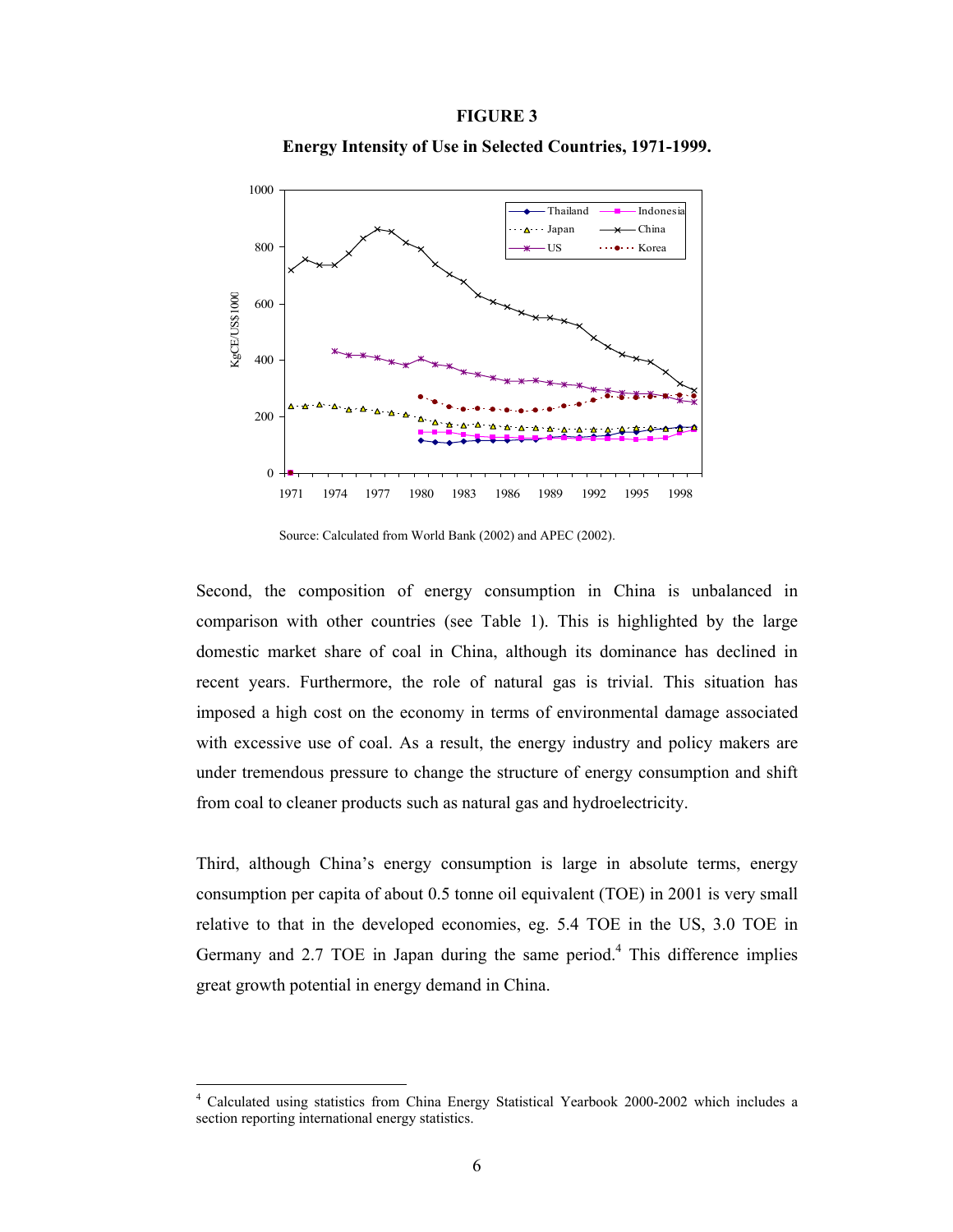|             | 2003  |       | 1996 |       |       |              |      |  |  |
|-------------|-------|-------|------|-------|-------|--------------|------|--|--|
|             | China | China | US   | Japan | India | Russia Korea |      |  |  |
| Coal        | 67.1  | 74.7  | 24.2 | 17.6  | 56.9  | 19.7         | 19.2 |  |  |
| Oil         | 22.7  | 18.0  | 39.1 | 53.8  | 31.9  | 21.1         | 61.6 |  |  |
| Natural gas | 2.8   | 1.8   | 26.7 | 11.9  | 7.9   | 52.4         | 7.4  |  |  |
| Other       | 7.4   | 5.5   | 10.0 | 16.7  | 3.3   | 6.8          | 11.8 |  |  |

# **TABLE 1 Composition of Energy Consumption in Selected Countries (percentage shares)**

Source: Keii (2000) and State Statistical Bureau (2004).

 $\overline{\phantom{a}}$ 

|           | Coal<br>(kg)        | Oil<br>(kg) | Gas<br>(cm) | Electricity<br>(kwh) | Total<br>(kgce) |  |  |  |
|-----------|---------------------|-------------|-------------|----------------------|-----------------|--|--|--|
|           | Developed provinces |             |             |                      |                 |  |  |  |
| Beijing   | 1779                | 526         | 148         | 3064                 | 3164            |  |  |  |
| Tianjin   | 2909                | 671         | 64          | 2790                 | 3001            |  |  |  |
| Shanghai  | 2883                | 877         | 27          | 3974                 | 3766            |  |  |  |
| Jiangsu   | 1309                | 191         | n.a.        | 1686                 | 1302            |  |  |  |
| Zhejiang  | 1295                | 267         | n.a.        | 2186                 | 1589            |  |  |  |
| Shandong  | 1425                | 179         | n.a.        | 1354                 | 1216            |  |  |  |
| Fujian    | 782                 | 96          | n.a.        | 1436                 | 1007            |  |  |  |
| Guangdong | 846                 | 250         | n.a.        | 2148                 | 1445            |  |  |  |
|           |                     |             |             | Developing provinces |                 |  |  |  |
| Anhui     | 1054                | 49          | n.a.        | 615                  | 839             |  |  |  |
| Guangxi   | 442                 | 15          | n.a.        | 740                  | 618             |  |  |  |
| Guizhou   | 1355                | n.a.        | 14          | 1281                 | 1165            |  |  |  |
| Yunnan    | 774                 | n.a.        | 12          | 908                  | 909             |  |  |  |
| Shaanxi   | 939                 | 192         | 38          | 1018                 | 1011            |  |  |  |

## **TABLE 2 Energy Consumption per capita, 2002**

Notes: kg (kilograms); cm (cubic meters); kwh (kilowatt hours) and kgce (kilograms coal equivalent). Sources: State Statistical Bureau (2003) and China Energy Statistical Yearbook 2000-2002.

Fourth, energy consumption in China is highly unbalanced between the rural and urban sectors as well as across the Chinese provinces. In 2000, for example, urban energy consumption of 1.38 TCE per capita was much greater than rural consumption of  $0.83$  TCE.<sup>5</sup> The disparity in per capita energy consumption across China's provinces is highlighted in Table 2. For example, electricity consumption in

 $<sup>5</sup>$  Calculated using population and energy consumption data from State Statistical Bureau (2002) and</sup> Editorial Board (2001).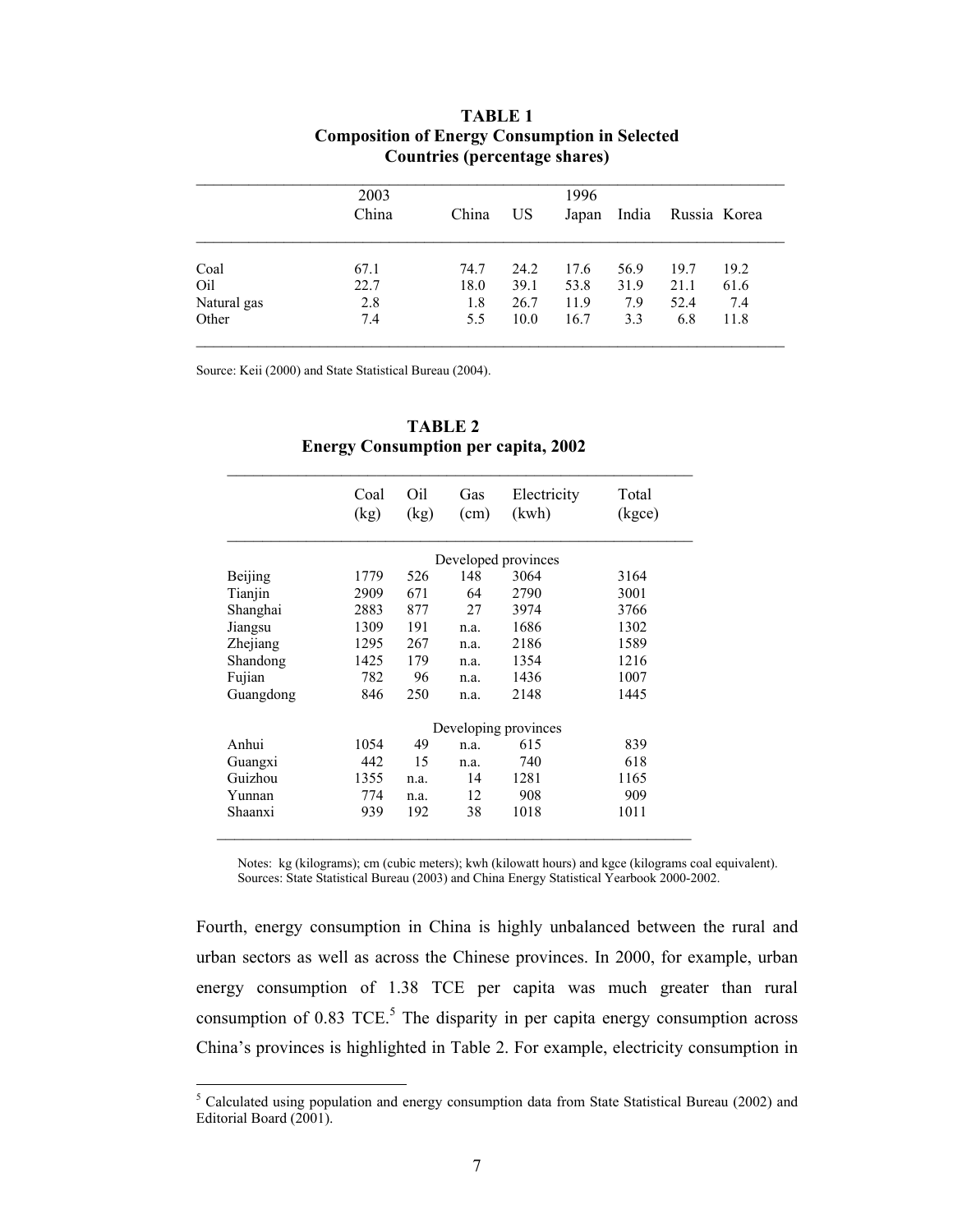Shanghai province is between three and six times higher than in China's developing provinces. Provincial and rural-urban energy consumption patterns in China however, can be expected to change in response to changes in income distribution patterns. Over time, as regional income disparity narrows, rural consumers will catch up with their urban counterparts and poor areas with rich regions. This catching-up effect will also affect China's overall energy demand in the future.

Finally, China's energy demand has also been influenced by the growth in demand for energy-intensive products such as automobiles and air-conditioners. The number of registered motor vehicles in China has increased from 6.2 million in 1990 to 36.0 million in 2003 (State Statistical Bureau 2004). The ownership of air conditioners in China's urban households has increased from 11.6 per cent in 1990 to 61.8 per cent in 2003 (State Statistical Bureau, various issues and 2004).

These features of China's energy consumption imply that strong growth in energy demand will continue in the future. This growth is likely to be sustained due to the expected continued expansion in the Chinese economy, with an average rate of economic growth in the coming decade projected to be about 7 per cent (World Bank 1997). Currently, China is heading into its next cycle of high growth following the downturn in the late 1990s.

China, with a share of 12.1 per cent of the world's total energy consumption, is already a significant player in the global energy market $6$ . China's imports of crude oil of 91.1 million tons in 2003 accounted for about 35 per cent of the country's total oil supply, that is, production plus imports.<sup>7</sup> In 2002, China signed a 25-year contract to import annually 3 million tons of liquefied natural gas from Australia. Further growth in China's domestic energy consumption will have important implications for the world energy industry. This makes forecasting energy consumption in China an important contribution to the field.

 $\overline{a}$ 

<sup>&</sup>lt;sup>6</sup> Computed using statistics from the International Energy Agency (www.iea.org) and from the State Statistical Bureau (2003).

<sup>7</sup> According to the State Statistical Bureau (2004).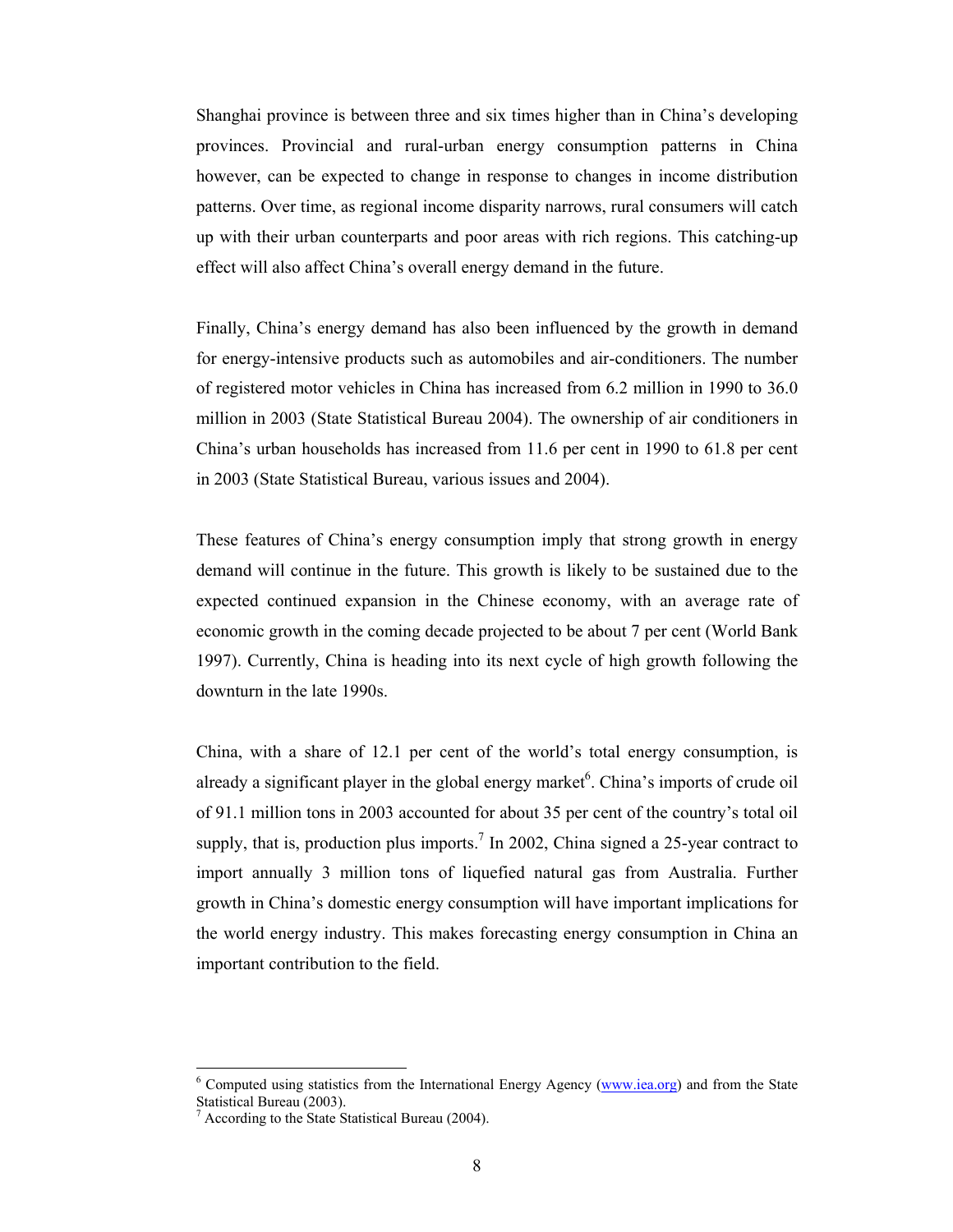#### **PREVIOUS STUDIES**

Several recent studies have presented forecasts of energy consumption in China. The differences in the forecasts presented in these studies are attributable to differences in the data sets and forecasting techniques used. According to Shi and Zhao (1999), China's total energy consumption is projected to increase from about 920 MtOE (million tonnes oil equivalent) in 2001 to 1,150 MtOE in 2005 and 1,550 MtOE in 2015 The implied average annual rate of growth is 5.1 per cent during 2001-2005 and 3.1 per cent during 2005-2015. Those rates will vary across the regions as well as the sectors. The coastal regions will continue to be the leading energy growth regions. Transportation and residential sectors will likely be the sectors contributing to China's increased energy consumption in the future.

|                                        | Natural gas |       |       | Crude oil |      | Electricity   |      |
|----------------------------------------|-------------|-------|-------|-----------|------|---------------|------|
|                                        | 1997        | 2010  | 2020  | 2010      | 2020 | 2010          | 2020 |
|                                        | (bcm)       | (bcm) | (bcm) | (mt)      | (mt) | (bkwh) (bkwh) |      |
| Zhou (1999)                            |             |       |       |           |      |               |      |
| Total                                  | 19.56       | 96    | 204   |           |      |               |      |
| Power generation                       | 2.19        | 35    | 81    |           |      |               |      |
| Residential                            | 2.12        | 22    | 50    |           |      |               |      |
| Chemical industry                      | 8.43        | 19    | 33    |           |      |               |      |
| Other industries                       | 6.82        | 20    | 40    |           |      |               |      |
| Han et al. (2000)                      |             | 118   | 220   | 296       | 379  | 2000          | 3400 |
| Hirschhausen and Aandres (2000)        |             |       |       |           |      |               |      |
| Low                                    |             |       |       |           |      | 1000          |      |
| High growth                            |             |       |       |           |      | 1831          |      |
| Han et al. (2000): domestic production |             |       |       |           |      |               |      |
|                                        |             | 75    | 135   | 190       | 200  |               |      |
| Li (1999)                              |             | 80    |       |           |      |               |      |

**TABLE 3 China's Energy Projections** 

Note: bcm (billion cubic metres); mt (million tonnes); bkwh (billion kilowatt-hours).

China's rising energy consumption will boost domestic demand for coal, petroleum products, electricity and natural gas. Due to the change in energy structure, growth will be biased towards cleaner energy such as natural gas. The demand for coal will continue to grow modestly as coal is still the cheapest fuel in China. The International Energy Agency projects that coal demand will increase annually at 3.1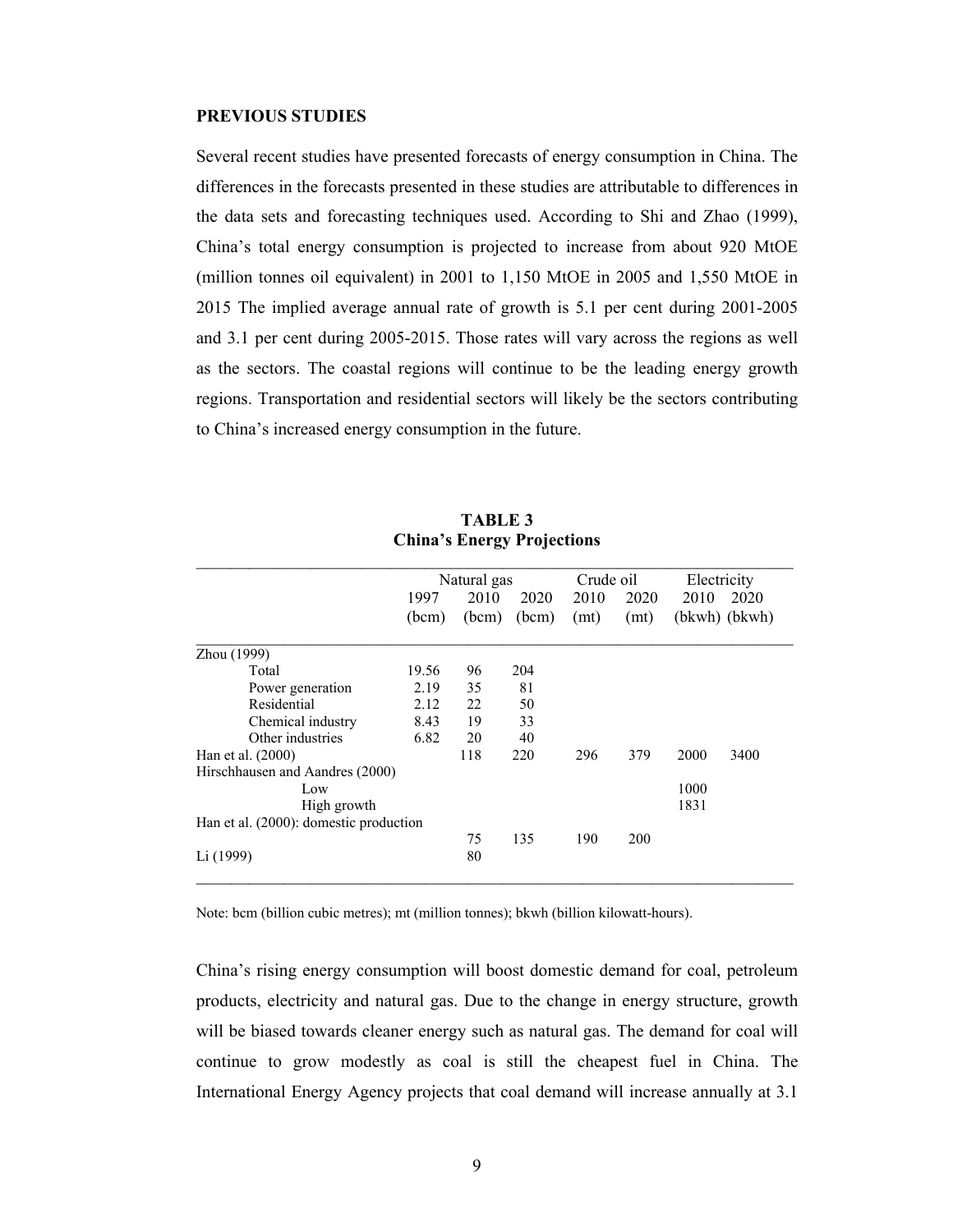per cent in the next two decades (IEA 1999). Keii (2000) derives a more modest annual rate (2 per cent) of growth for coal consumption in the coming decade. According to Keii's projection, China's demand for coal will reach 1.3 billion tons in 2010. However, the share of coal as a primary energy over total energy consumption will decline over time. By 2010, coal will account for about 65 per cent of China's primary energy (Keii 2000).

China's demand for natural gas is projected to be around 100 billion cubic meters (bcm) in 2010 and 200 bcm in 2020 (Table 3). The implied annual rate of growth in the first two decades of the  $21<sup>st</sup>$  century is about 9 per cent according to Han et al. (2000) and 11 per cent according to Zhou (1999). In addition, according to both sources, growth in demand will be much greater in the first ten years.

The projected growth in the consumption of oil and electricity is modest. For example, Han et al. (2000) estimated an annual rate of growth of 4 per cent for crude oil consumption and 5 per cent for electricity demand during 2000-2020. Obviously, the fastest growth area is natural gas. The two largest users of natural gas will be the residential and power generation sectors. Demand in these sectors is projected to grow at a rate greater than 20 per cent during the period 2000-2010 (Table 3). This growth can only become possible with overseas supplies. Han et al. (2000) estimated that China's imports of natural gas would reach 35 bcm in 2010 and 75 bcm in 2020. Given the projected rate of growth and the stagnation of domestic production of oil, China will also have to reply on offshore sources to meet the demand. Han et al. (2000) predicted that China oil imports would increase from 57 million tons in 1999 to 106 million tons in 2010 and 180 million tons in 2020.

### **A BAYESIAN VAR MODEL OF ENERGY CONSUMPTION**

Various approaches to forecasting have been used in the literature, including cointegration and error-correction models (Chan and Lee 1996) and demand equations (Hirschhausen and Andres 2000). As expected, the forecasts of Chinese energy consumption results vary considerably. In this study, we propose an alternative approach that uses Bayesian vector autoregression models and key macroeconomic variables to forecast energy consumption in China to 2010.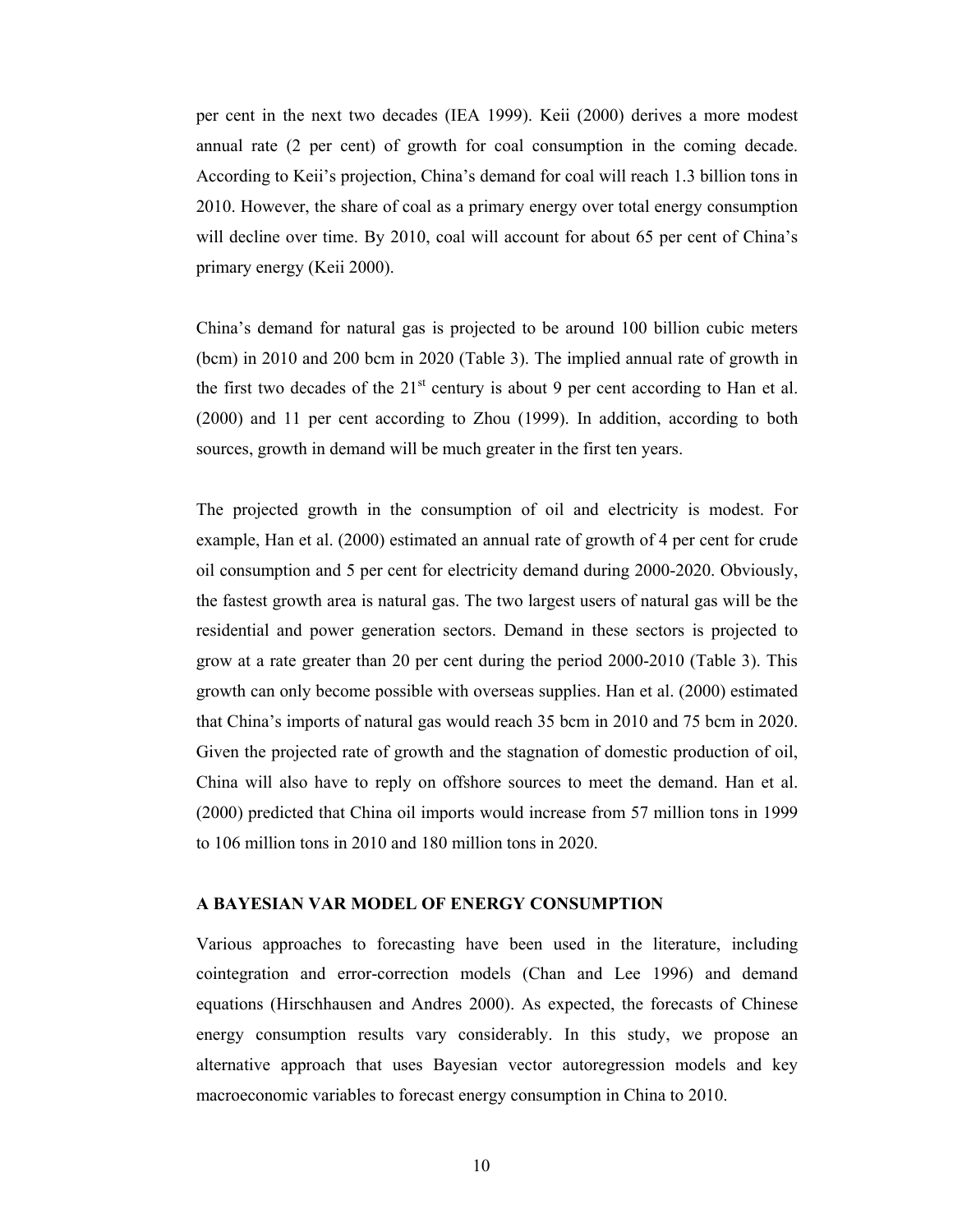A unrestricted vector autoregression model (UVAR) containing *n* time series variables and a lag length of *k* has the general form

$$
y_t = A_0 + A_1 y_{t-1} + A_2 y_{t-2} + \dots + A_k y_{t-k} + u_t
$$
 (1)

where  $y_t = (y_1, y_2, \dots, y_n)'$  is an  $(n \times 1)$  vector of endogenous variables,  $A_0$  is an  $(n \times 1)$  $\times$  1) vector of intercept terms,  $A_i$ ,  $i > 0$ , are  $(n \times n)$  coefficient matrices and  $u_t$  is an  $(n \times n)$  $\times$  1) vector of white noise residuals. The vector  $A_0$  contains *n* intercept terms and each matrix  $A_i$  contains  $n^2$  coefficients, hence  $n + kn^2$  coefficients must be estimated, which increases exponentially with the number of variables in the system. The *n* variables included in the system are all assumed to be endogenous.<sup>8</sup> A major problem in the estimation of VAR models when  $k$  is large is overparameterization, where too many coefficients must be estimated relative to sample size. Estimation of the system will typically yield numerous insignificant coefficients that can be properly excluded from the model.<sup>9</sup> The imposition of zero restrictions on such coefficients however, implies a level of certainty regarding the validity of the exclusion restrictions that is often not held by the modeller.

An alternate approach has been offered by the Bayesian vector autoregression (BVAR) methodology of Litterman (1980, 1986), Doan, Litterman, and Sims (1984), Sims (1992) and Sims and Zha (1998). A BVAR model avoids the rigid inclusion/exclusion restrictions of VAR models by allowing the modeller to include many coefficients while simultaneously controlling the extent to which they can be influenced by the data. This reduces the extent to which spurious correlations are captured by the model, thereby improving forecasting performance. The BVAR approach modifies the OLS estimates of equation (1) by treating all coefficients as random variables around their Bayesian prior mean, such that the modeller has the

l

<sup>&</sup>lt;sup>8</sup> This is a particularly useful assumption when the underlying structure of the system is either unknown, or highly complex in that specific statistical relationships between variables are difficult to isolate.

 $9<sup>9</sup>$  A related point is that the large number of coefficients that are included in unrestricted VAR models tends to fit the data unrealistically well, while performing poorly in out-of-sample forecasting due to the effects of spurious correlations in the data set. Zha (1998) also points out that overfitting of the data can distort the long run relationships between variables in the model and inflate coefficient values on distant lags due to low degrees of freedom.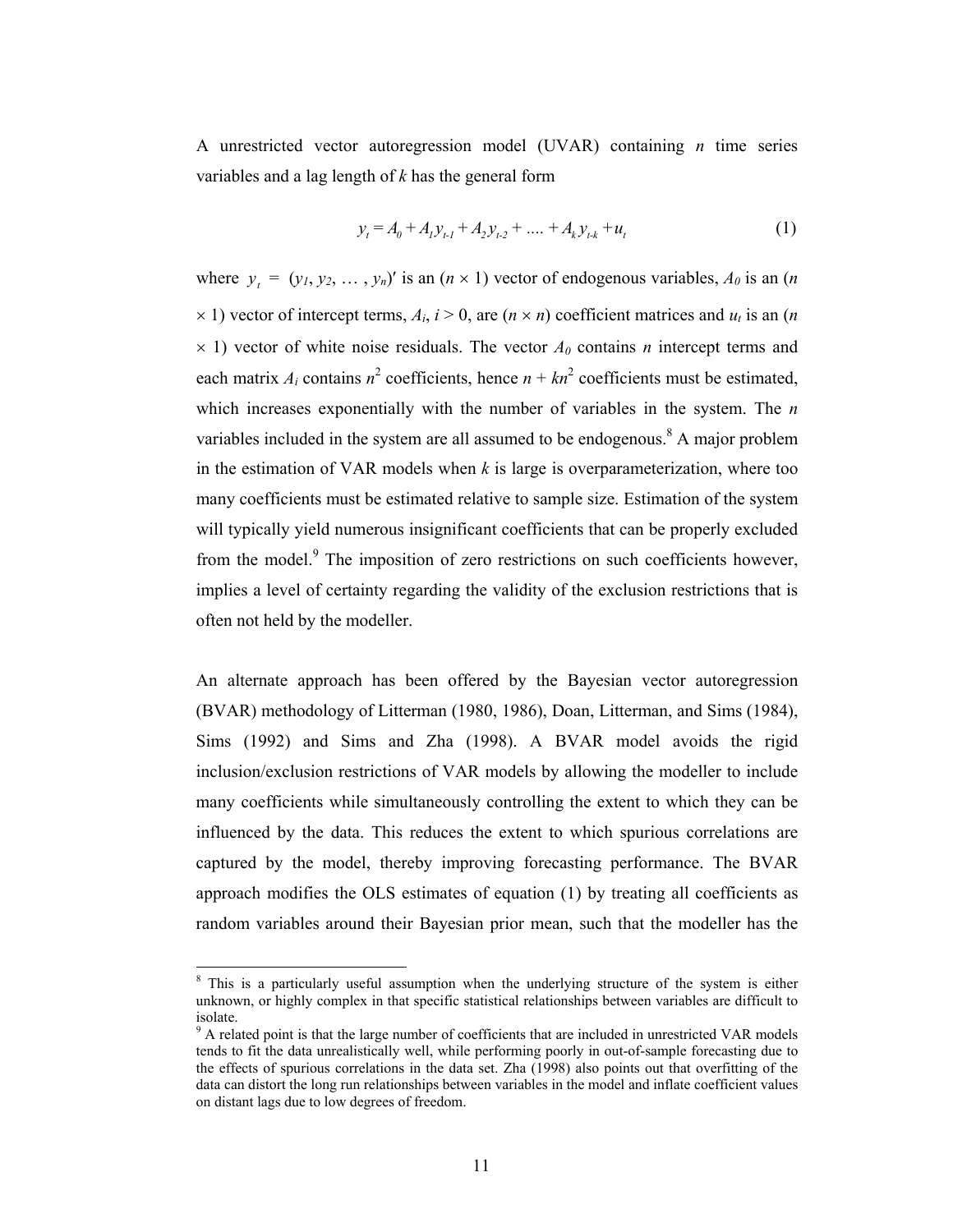flexibility to impose these priors, to varying degrees, on the coefficient estimates. The system of priors most commonly used in the specification of BVAR models is the Minnesota prior, which has its origins at the University of Minnesota and the Federal Reserve Bank of Minneapolis. To illustrate, we express the BVAR as

$$
y_t = B_0 + B_1 y_{t-1} + B_2 y_{t-2} + \dots + B_k y_{t-k} + v_t
$$
 (2)

where  $B_i$ ,  $i > 0$ , are  $(n \times n)$  coefficient matrices, each element of which now has a Bayesian prior. Each element in the lagged coefficient matrix  $B_i$  is assumed to be an independent, normally distributed random variable, with the prior mean on the first lag matrix,  $B_l$ , equal to an identity matrix and the prior mean on matrices  $B_i$ ,  $i > 1$ , equal to zero.<sup>10</sup> While this random walk specification may describe well many macroeconomic variables, there is no need to impose the restriction exactly on the BVAR. Rather, the parameters in the system are estimated such that the priors are overridden where significant statistical evidence to the contrary exists.

Each  $B_i$ ,  $i > 0$ , also requires a corresponding matrix of variances,  $V_i$ , which individually control how far the estimated coefficients are permitted to deviate from their specified prior. The *pq*-th element of  $V_i$ ,  $i > 0$ , is  $\lambda_1 \sigma_p / i^{\lambda 3}$  for  $p = q$ , and  $\lambda_1 \lambda_2 \sigma_p / i^{\lambda 3} \sigma_q$  for  $p \neq q$ . The parameter  $\lambda_1$  is the prior variance on the diagonal elements in  $B<sub>1</sub>$ , the lagged values of the dependent variable in each equation. Doan (1992) suggests arbitrarily setting this equal to one. The parameter  $\lambda_2$  is the prior variance on the off-diagonal elements in  $B<sub>I</sub>$  and controls the magnitude of cross equation effects. Lowering  $\lambda_2$  towards zero will force the estimated parameters on cross lags towards their prior of zero. The parameter  $\lambda_3$  controls the decay rate of the variances as *k* increases. This increasingly forces the estimated coefficients, as *k* increases, towards the prior mean of zero, suggesting that observations further into the past are less likely to be useful in forecasting than more recent observations. If  $\lambda_3$ is set to one, the rate of decay will be harmonic. The ratio  $\sigma_p/\sigma_q$  adjusts the prior variances for differences in the units of measurement of the different variables. The

 $\overline{a}$ 

<sup>&</sup>lt;sup>10</sup> This prior specification is also known as the *unit root* prior since, if the restrictions were imposed exactly, it would treat all *n* variables in the system as random walk AR(1) processes, possibly with drift. The imposition of priors of zero on the coefficients in  $B_0$  is standard for this specification.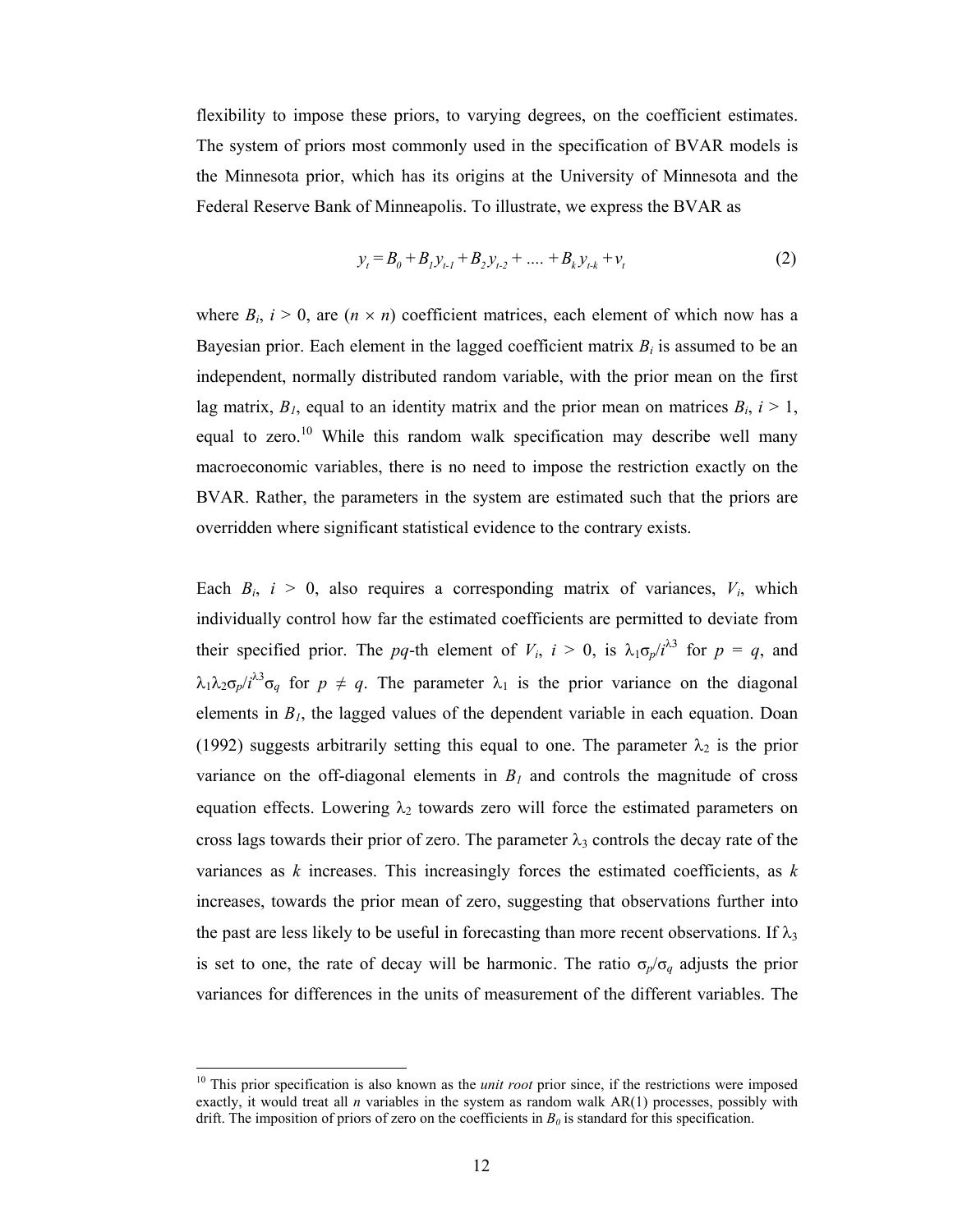value of σ*p*, for example, is typically set equal to the error variance of an OLS regression of the *p*-th equation on *k* own lags.

One important modification of the Minnesota prior reflects the common practice of estimating BVAR models in first differences when the variables contain unit roots in levels. To illustrate, we write the BVAR model in first differences as

$$
\Delta y_t = \Gamma_0 + \Gamma_1 \Delta y_{t-1} + \Gamma_2 \Delta y_{t-2} + \dots + \Gamma_k \Delta y_{t-k} + \varepsilon_t
$$
\n(3)

Doan, Litterman, and Sims (1984) suggest the use of a sum of coefficients prior which restricts the sum of the coefficients on the lagged values of the dependent variable in each equation equal to one, while the sums of coefficients on other variables sum to zero. Using the notation of Robertson and Tallman (1999), this constraint can written as  $\Sigma_{i=1}^k \Gamma_i = I$ , where *I* is an  $(n \times n)$  identity matrix. Implementation of this prior involves adding *n* dummy observations to the start of the data set, one for each equation. For  $n = 2$ , the dummy observations for the dependent variable in the first equation would be  $(\mu_5 \bar{y}_1^0, 0)'$ , and  $(0, \mu_5 \bar{y}_2^0)'$  for the second equation, where  $\bar{y}_i^0$  is the mean of the *k* presample values of  $y_i$ . The parameter  $\mu_5$  is the weight attached to the dummy observations such that as  $\mu_5 \to \infty$ , the estimated coefficients in Γ*i* will be forced towards the sum of coefficients restriction. The corresponding dummy observations for the dependent variables with  $k = 2$  are

$$
\left(\begin{matrix} 0 & \mu_5\overline{y}_1^0 & 0 & \mu_5\overline{y}_1^0 & 0 \\ 0 & 0 & \mu_5\overline{y}_2^0 & 0 & \mu_5\overline{y}_2^0 \end{matrix}\right)
$$

where the first column of the matrix corresponds to the dummy observations for the intercept term.<sup>11</sup> A second modification of the Minnesota prior, introduced by Sims (1992), allows for the possibility of cointegration between variables in the BVAR. Implementation requires the use of an additional dummy observation. For  $n = 2$ ,  $k = 2$ , this observation would take the form  $\mu_6 \bar{y}_i^0$  for the dependent variables in each equation. The corresponding dummy observation for the independent variables is

l

 $11$  Note that both equations have an identical set of regressors.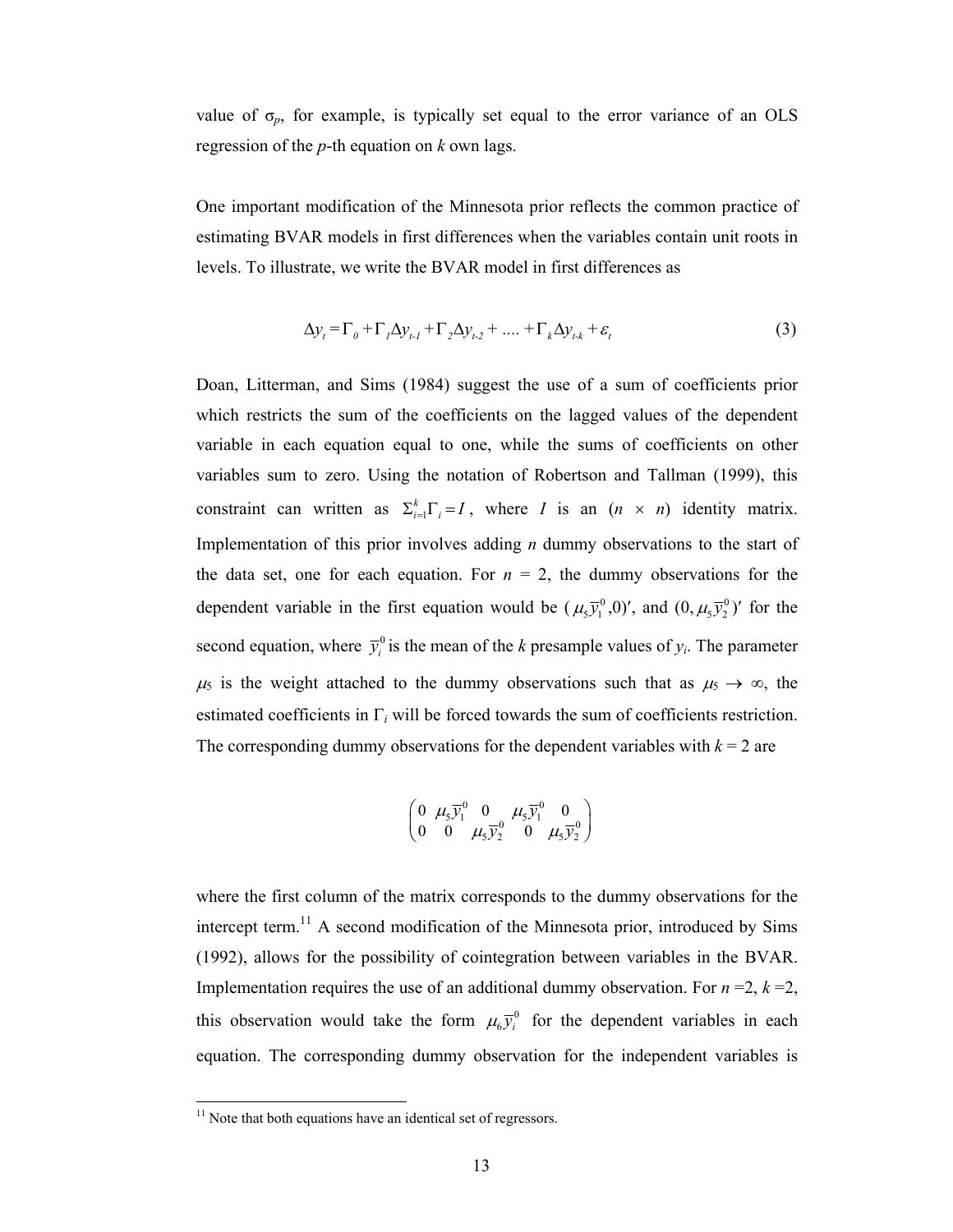$(\mu_6 \mu_6 \bar{y}_1^0 \mu_6 \bar{y}_2^0 \mu_6 \bar{y}_1^0 \mu_6 \bar{y}_2^0)$ , where  $\mu_6$  is the weight attached to the dummy observation. As  $\mu_6 \to \infty$ , a single cointegrating vector, formed by a linear combination of the *n* variables, is increasingly permitted to enter the model.<sup>12</sup>

Estimation of the BVAR model requires selection of values of the parameters  $\lambda_1$ ,  $\lambda_2$ ,  $\lambda_3$ ,  $\mu_5$ ,  $\mu_6$ . The selection procedure for these parameters is based upon a search process that minimises in-sample forecast errors. A full description of this process and parameter values are available from the authors upon request.

# **ENERGY CONSUMPTION FORECASTS**

The forecasts of energy consumption presented in this section are estimated using Bayesian VAR models with unit root and cointegration restrictions imposed. Separate models are estimated for coal, oil, gas and hydro-electricity consumption over the sample period 1956 to 2003. The variables included in each model are energy consumption, real fuel price (expect for gas and hydro-electricity where prices were unavailable), real gross domestic product and population. The inclusion of GDP in the system is intended to capture the derived nature of energy consumption in domestic production, while the population variable captures the effects of residential energy demand. Actual values of energy consumption to 2003 and forecast values from 2004 onwards for the four fuel commodities are present in Table 4. For coal and oil, forecasts of energy consumption include the effects of a continuation of recent increases in the price of these fuels in China over the forecast period. This is consistent with continued reforms in China's energy sector which are expected to result in further price increases.

The forecasts in Table 4 suggest that total energy consumption will grow at an annual average rate of 3.8 per cent over the forecast period 2004 to 2010. This is significantly lower than energy consumption growth from 1980 to the downturn in consumption in 1996 which averaged 5.4 per cent. Growth in the consumption of natural gas is forecast to be the highest of the energy fuels at an annual average rate

 $12$  See Summers (2001) for a more detailed overview of the incorporation of the unit root and cointegration dummy observations into the BVAR framework.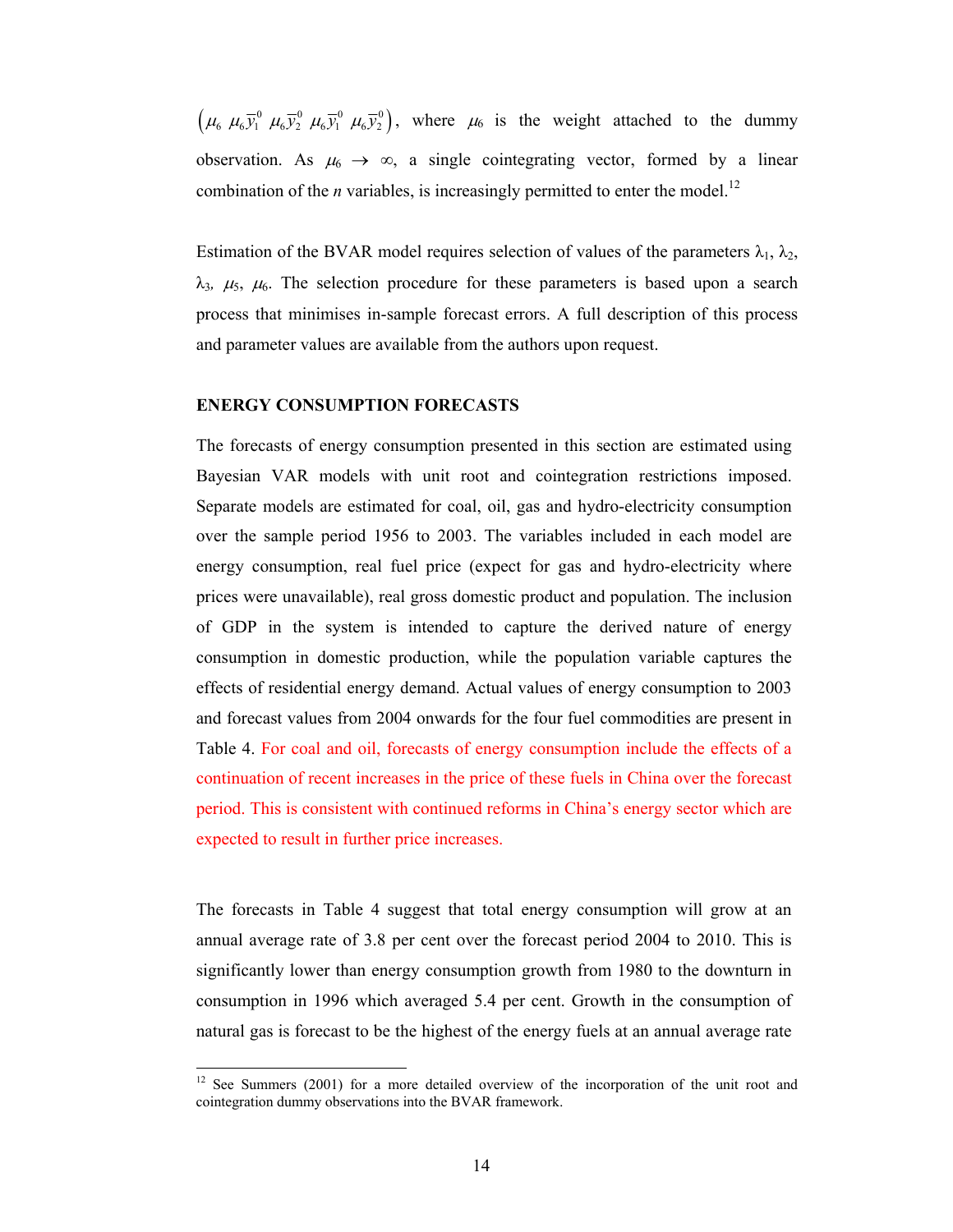of 6.6 per cent. This compares with forecast annual growth rates of 3.7 per cent for hydroelectricity, 4.5 per cent for oil and 3.3 per cent for coal. Under these forecasts, the strong growth in the demand for natural gas will increase its share in total consumption, from 2.8 per cent in 2003 to 3.4 per cent in 2010. The share of hydroelectricity is forecast to remain constant at around 7.4 per cent. Slower growth in the demand for coal however, will see its share fall from 67 per cent to 65.4 per cent over the forecast period.

|      | Coal   | Oil   | Gas  | Hydro | Total  |
|------|--------|-------|------|-------|--------|
| 1990 | 752.1  | 163.8 | 20.7 | 50.3  | 987.0  |
| 1991 | 789.8  | 177.5 | 20.8 | 49.8  | 1037.8 |
| 1992 | 826.4  | 191.0 | 20.7 | 53.5  | 1091.7 |
| 1993 | 866.5  | 211.1 | 22.0 | 60.3  | 1159.9 |
| 1994 | 920.5  | 213.6 | 23.3 | 70.0  | 1227.4 |
| 1995 | 978.6  | 229.6 | 23.6 | 80.0  | 1311.8 |
| 1996 | 1037.9 | 250.1 | 25.0 | 76.4  | 1389.5 |
| 1997 | 985.3  | 281.1 | 23.4 | 85.4  | 1378.0 |
| 1998 | 920.2  | 284.3 | 29.1 | 88.6  | 1322.1 |
| 1999 | 884.8  | 301.9 | 28.6 | 85.9  | 1301.2 |
| 2000 | 861.3  | 320.5 | 32.6 | 88.6  | 1303.0 |
| 2001 | 881.0  | 327.8 | 36.4 | 103.9 | 1349.1 |
| 2002 | 972.3  | 355.7 | 38.5 | 115.6 | 1482.2 |
| 2003 | 1125.9 | 380.9 | 47.0 | 124.2 | 1678.0 |
| 2004 | 1176.8 | 391.0 | 50.5 | 128.8 | 1747.0 |
| 2005 | 1215.9 | 402.9 | 54.1 | 133.4 | 1806.3 |
| 2006 | 1245.1 | 417.5 | 57.8 | 138.2 | 1858.8 |
| 2007 | 1274.1 | 435.4 | 61.6 | 143.2 | 1914.3 |
| 2008 | 1311.1 | 457.6 | 65.5 | 148.4 | 1982.6 |
| 2009 | 1359.7 | 485.4 | 69.4 | 154.0 | 2068.5 |
| 2010 | 1421.1 | 519.5 | 73.3 | 159.7 | 2173.5 |
|      |        |       |      |       |        |

**TABLE 4 Forecasts of Primary Energy Consumption** 

Note: All figures are expressed as millions tonnes coal equivalent.

The forecast slowdown in energy consumption growth from 2004 to 2010 may be due to two reasons. First, during 1979 to 1998, China's economy had been growing at an average rate of 9.8 per cent annually (State Statistical Bureau 2003). However, since 1998, the country's economy has been growing at an average rate of 7 to 8 per cent, that is, about 2 percentage points lower than that in the previous period. The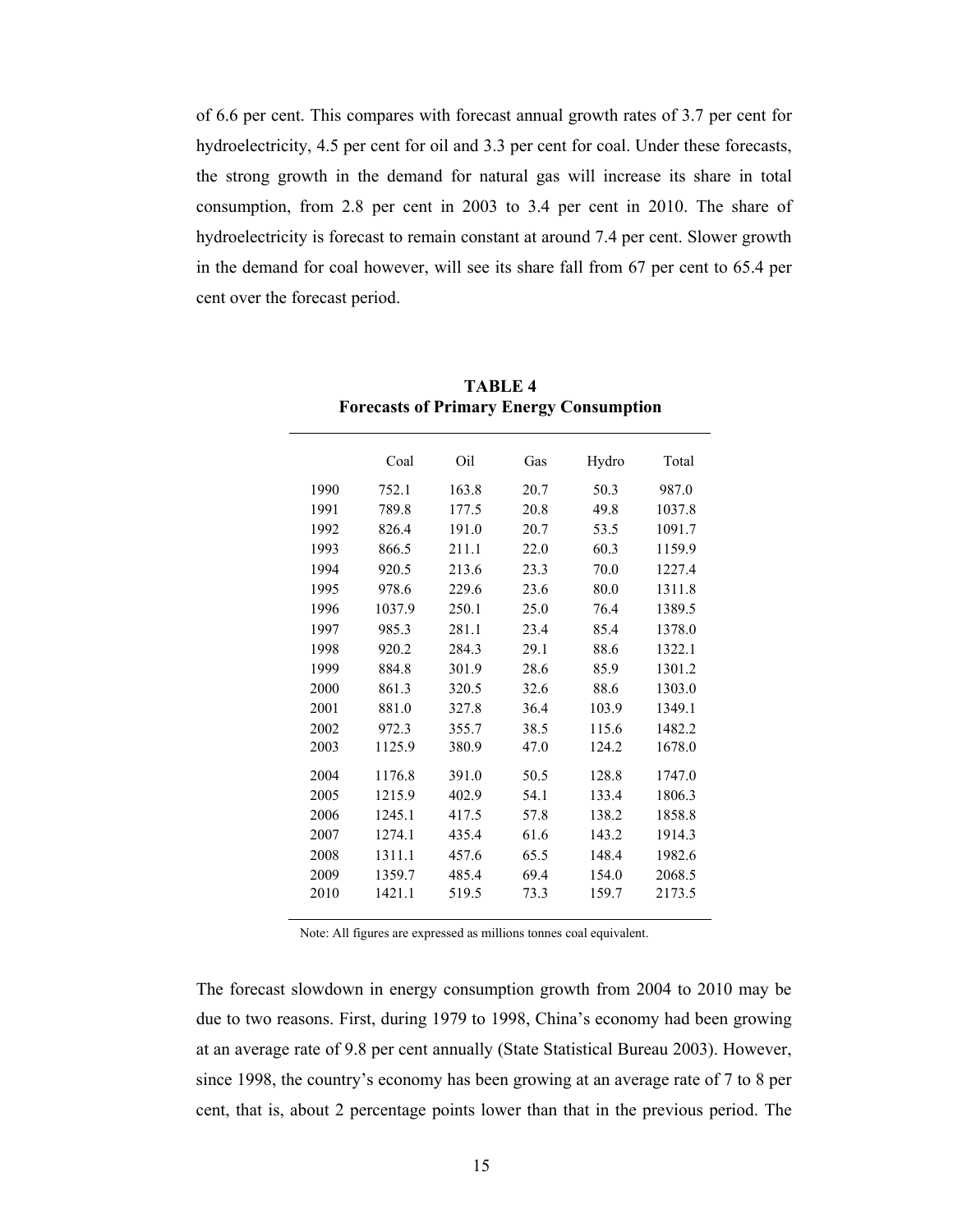consensus view is that the Chinese economy will maintain its current growth momentum in the coming decade (International Monetary Fund 2003). Second, Figure 3 suggests that energy efficiency in China has increased dramatically since the late 1970s, leading to substantial reductions in energy intensity. There is however, still scope for further improvement through continued improvements in microeconomic efficiency and the adoption of new energy-saving technology.

The forecasts of energy consumption reported in Table 4 have several important implications for China. First, though its market share is declining, coal will continue to be the major source of energy for China, accounting for about 65 per cent of primary energy consumption by 2010. This figure is still extremely high in comparison with other countries (see Table 1). The overwhelming reliance on coal is expected to continue to present tremendous environmental challenges to China as well as the rest of the world. Second, in the last five years, China's oil inputs amounted to about one-third to a half of the country's total oil consumption. If this ratio is maintained, China's oil imports will be around 120-182 million tonnes by  $2010$ .<sup>13</sup>Thus, China oil imports could be twice as much as the 2003 level (91.1 mts). This would be challenging to both China and the rest of the world.

# **CONCLUSION**

l

The forecasts presented in this paper suggest that significant growth in energy demand can be expected in China until at least 2010. Over the forecast period 2004 to 2010, energy demand is forecast to rise at an annual average rate of 3.8 per cent, which is slightly lower than the growth rate in the last two decades. The forecast slower growth in energy consumption is consistent with the anticipated, relatively modest rate (7-8% per annum) of economic growth in China in the coming decades. In addition, the slower growth in energy consumption also reflects the fact that there will be further structural changes in the Chinese economy and that subsequently some energy-intensive sectors in the economy are expected to decline. Concomitant with the slower growth in energy demand will be a continuation of the change in market shares with oil, natural gas and hydro-electricity becoming increasingly

 $13$  Estimated using the forecast figure in Table 4.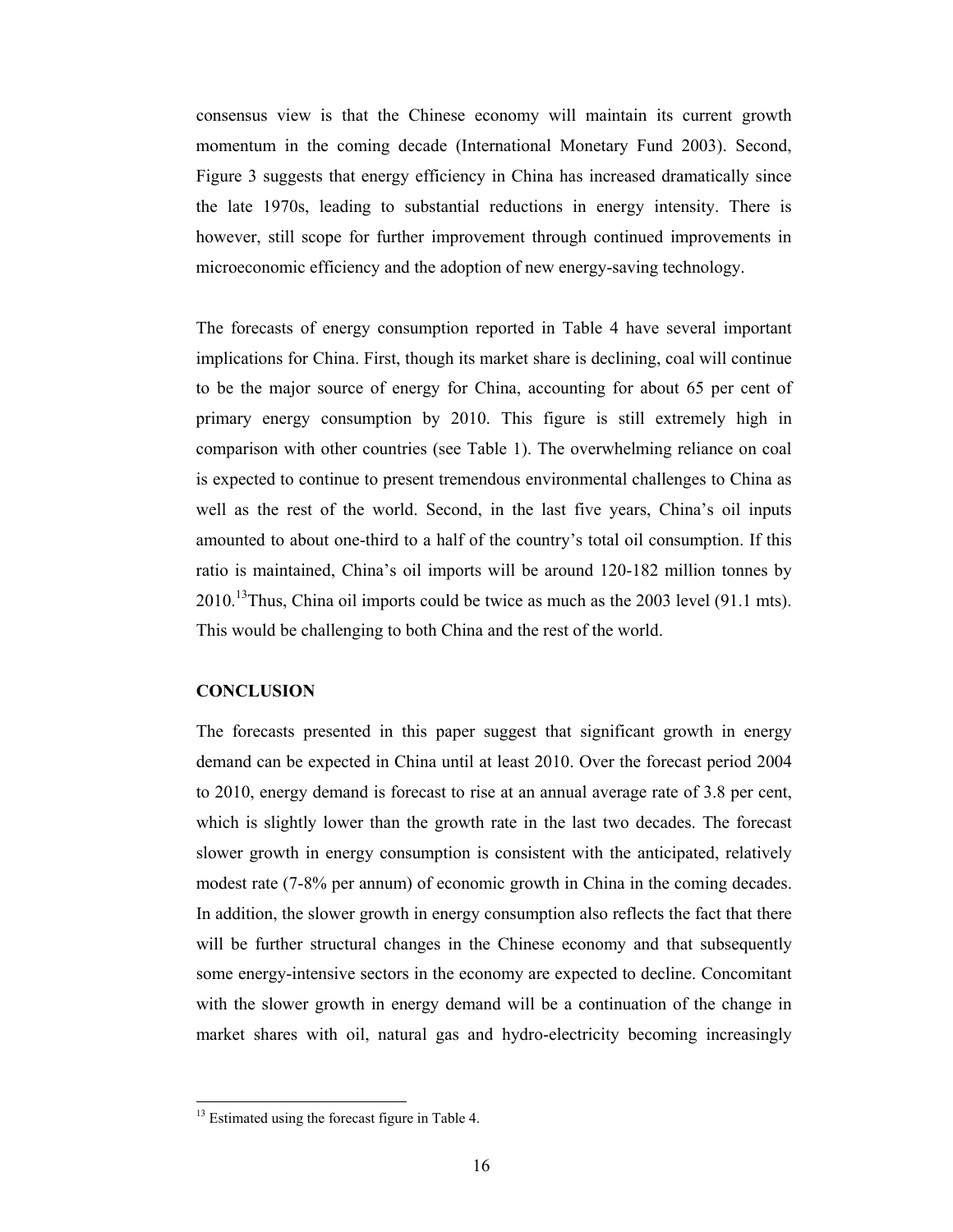important energy sources at the expense of coal, reflecting government policies towards the use of cleaner energy in China.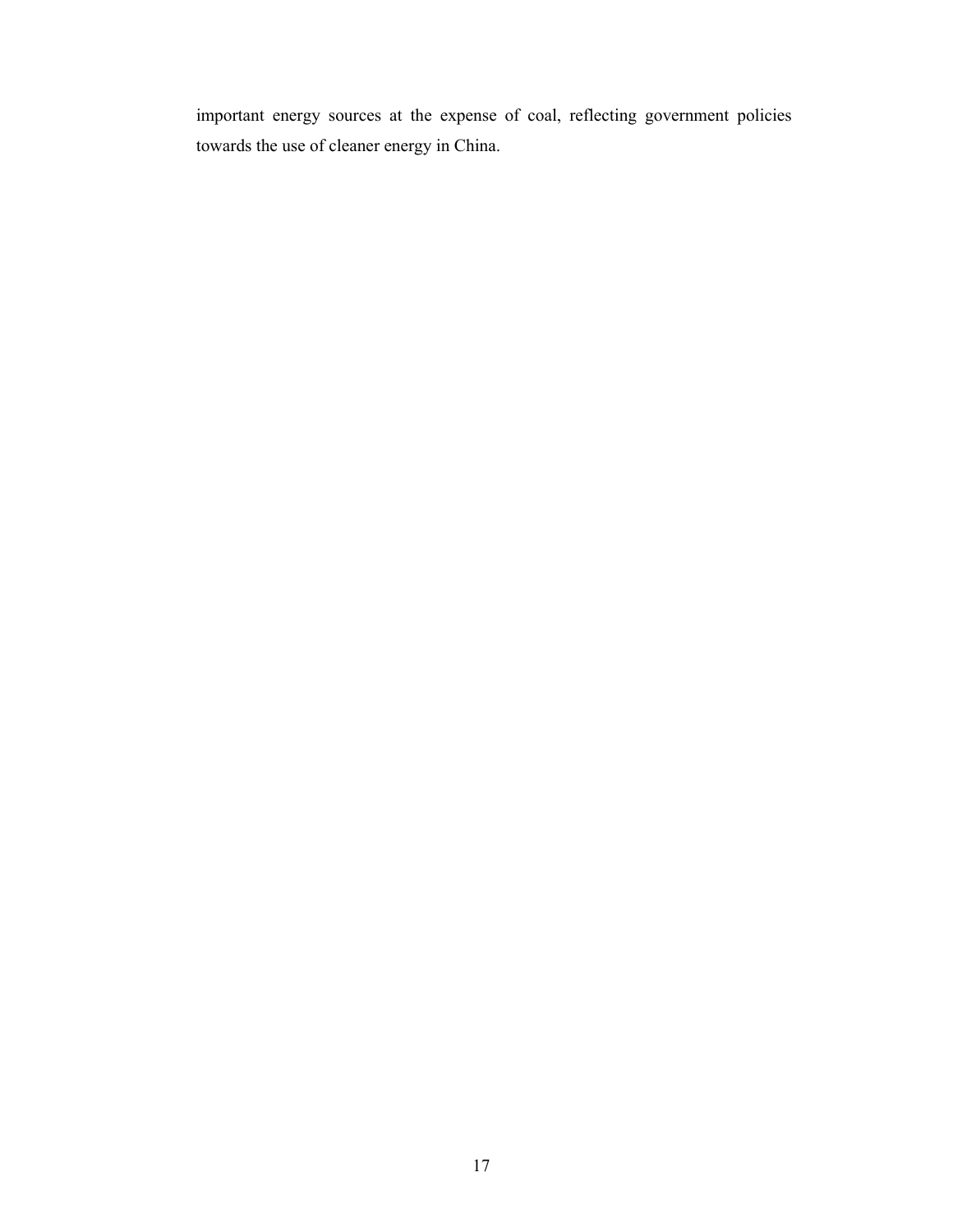## **REFERENCES**

- APEC (2002), 'APEC Energy Statistics 2000', Asia Pacific Economic Cooperation.
- BP Statistical Review of World Energy (2004), www.bp.com/centres/energy/index.asp
- Chan, H and Lee, S. (1996), 'Forecasting the demand for energy in China', Energy Journal, 17(1), 19-30.
- *China Energy Statistical Yearbook 2000-2002*, compiled by Department of Industry and Transport Statistics, National Bureau of Statistics, and Energy Bureau, National Development and Reform Commission, People's Republic of China, Beijing: China Statistics Press.
- Doan, T, Litterman, R.B. and Sims, C.A. (1984), 'Forecasting and conditional projection using realistic prior distributions', *Econometric Reviews*, 3, 1-100.
- Editorial Board (2001), *China's Energy Development Report 2001*, Beijing: China Quantitative Publishing Press.
- Fisher-Vanden, K., Jefferson, G.H., H. Liu and Q. Tao (2004), 'What is driving China's decline in energy intensity', *Resource and Energy Economics*, 26, 77-97.
- Galli, R (1998), 'The relationship between energy intensity and income levels: forecasting long term energy demand in Asian emerging countries', The *Energy Journal*, 19(4), 85-105.
- Garbaccio, R, Ho, M and Jorgenson, D (1999), 'Why has the energy-output ratio fallen in China?', *Energy Journal*, 20(3), 63-91.
- Han, W, Liu, X and Zhu, X (2000), 'Analysis on China's supply of and demand for oil and gas' paper presented at Natural Gas Policy Seminar Beijing, June 2000.
- Hirschhausen, C and Andres, M (2000), 'Long-term electricity demand in China From quantitative to qualitative growth?', *Energy policy*, 28, 231-41.
- Huang, J (1993), 'Industry energy use and structural change: a case study of the people's Republic of China', *Energy Economics*, 15(2), 131-36.
- International Energy Agency (1999), 'Coal in the energy supply of China', *Report of the Coal Industry Advisory Board Asia Committee*, Paris.
- International Monetary Fund (2003), *World Economic Outlook 2003*, September (http://www.imf.org/external/pubs/ft/weo/2003/02/index.htm).
- Kambara, T (1992) 'The Energy Situation in China', *China Quarterly*, 131, 608-36.
- Keii, C (2000) 'China's energy supply and demand situations and coal industry's trends today' *Research Reports* 162, Institute of Energy Economics, Japan.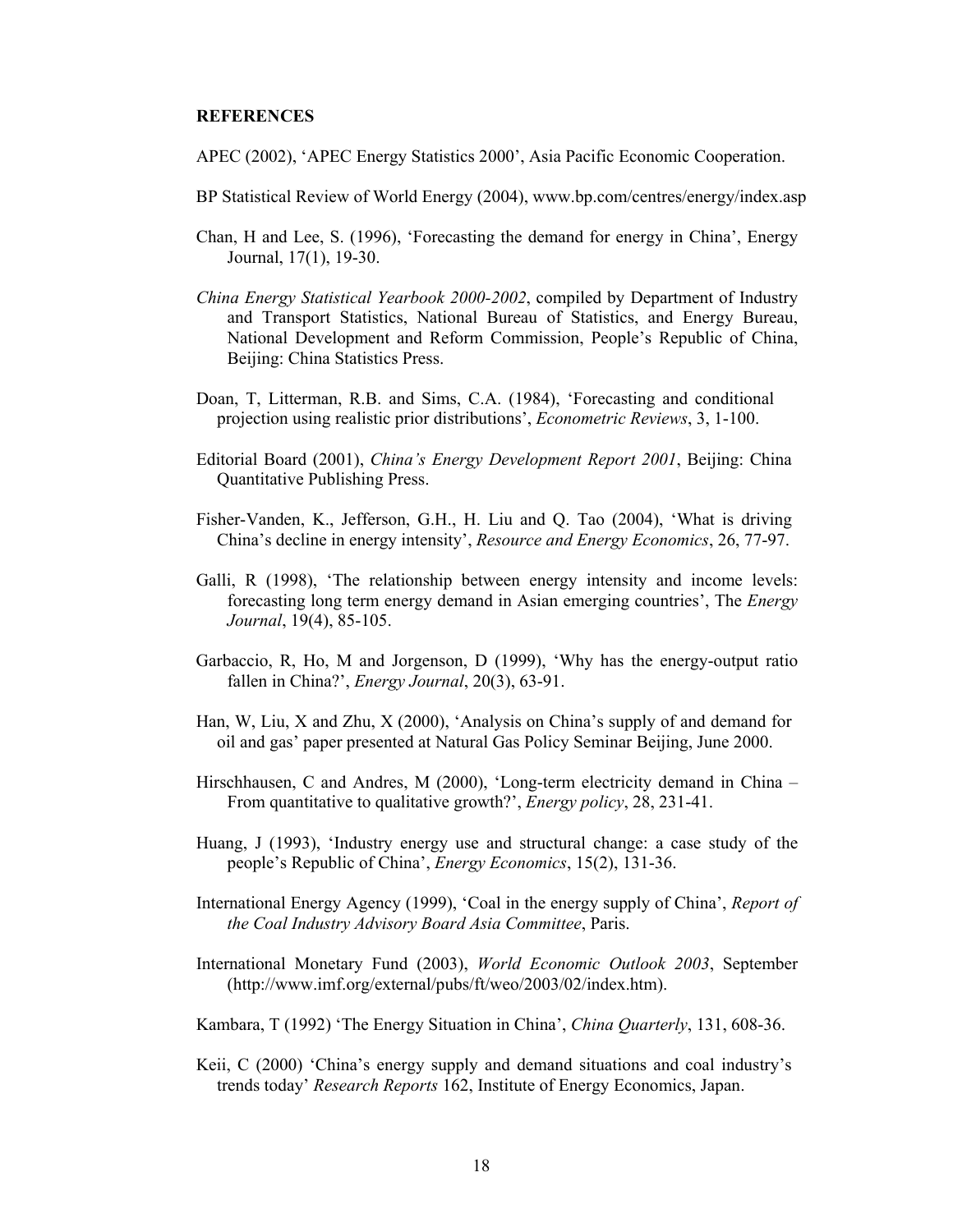- Li, Y (1999), 'Welcome speech' at the Sino-IEA Conference on Natural Gas Industry, Beijing, 9-10 November.
- Lin, X and Polenske, K (1995) 'Input-output anatomy of China's energy use changes in the 1980s', *Economic Systems Research*, 7(1), 67-84.
- Litterman, R.B. (1980), 'A Bayesian procedure for forecasting with vector autoregressions', Department of Economics Working Paper, Massachusetts Institute of Technology.
- Litterman, R.B. (1986), 'Forecasting with bayesian vector autoregressions: Five years of experience', *Journal of Business and Economic Statistics*, 4(1), 25-38.
- Robertson, J.C. and Tallman, E.W. (1999), 'Vector autoregressions: Forecasting and reality', *Economic Review*, Federal Reserve Bank of Atlanta, 4-18.
- Shi, Q and Zhao, J (eds) (1999), *Development Report of Chinese Industries 1999* Beijing, China ZhiGong Publishing House.
- Sims, C.A. (1992), 'A nine-variable probabilistic macroeconomic forecasting model', in Stock, J.H. and Watson, M.W., *Business Cycles, Indicators, and Forecasting*, University of Chicago Press, Chicago.
- Sims, C.A. and Zha, T.A. (1998), 'Bayesian methods for dynamic multivariate models', *International Economic Review*, 39(4), 949-68.
- Sinton, J and Fridley, D (2000) 'What goes up: recent trends in China's energy consumption', *Energy Policy*, 28, 671–87.
- State Statistical Bureau (2000) *China Statistical Abstract 2000* Beijing, China Statistics Press.
- State Statistical Bureau (2001) *China Energy Statistical Yearbook 1997-1999* Beijing, China Statistics Press.
- State Statistical Bureau (2002) *China Statistical Abstract 2002,* Beijing, China Statistics Press.
- State Statistical Bureau (2004) *China Statistical Abstract 2004* Beijing, China Statistics Press.
- State Statistical Bureau, (2002) *A Statistical Survey of China 2002*, Beijing, China Statistics Press.
- State Statistical Bureau (various issues), *China's Statistical Yearbook,* Beijing, China Statistics Press.
- Summers, P.M. (2001), 'Forecasting Australia's economic performance during the Asian crisis', *International Journal of Forecasting*, 17, 499-515.